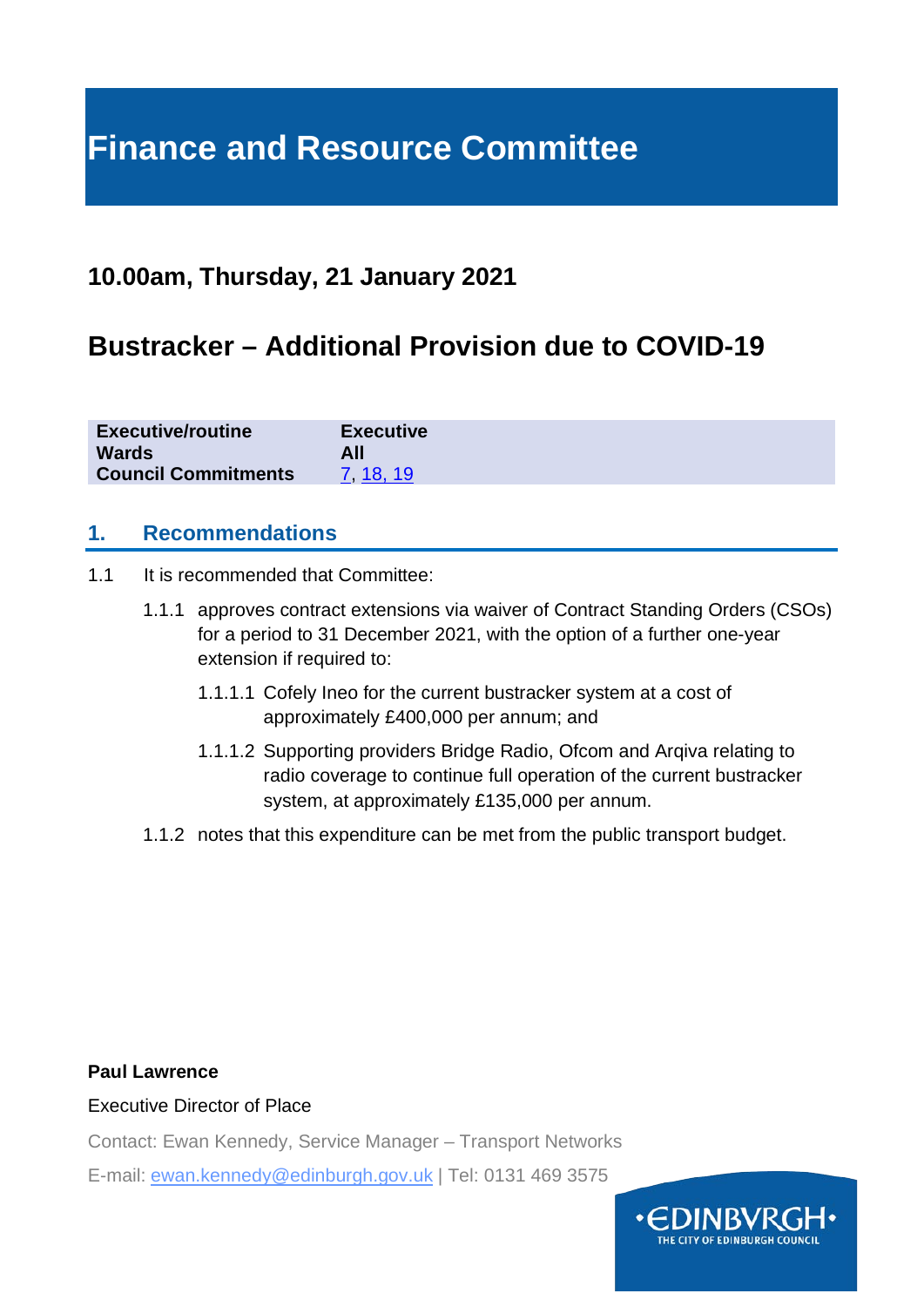# **Bustracker – Additional Provision due to COVID-19**

#### **2. Executive Summary**

2.1 Covid-19 has had a significant impact on the installation of the new bustracker system resulting in delayed implementation. Consequently, the Council requires to extend contracts with the existing suppliers via waivers of Contract Standing Orders (CSOs) in order to continue full operation of the current system until the new system is fully installed and operational. The total value of these waivers is approximately £1 million and will be met from the public transport budget.

#### **3. Background**

- 3.1 The existing contract with Cofely Ineo was previously extended via waiver of CSOs in [December 2018](https://democracy.edinburgh.gov.uk/CeListDocuments.aspx?CommitteeId=140&MeetingId=2310&DF=04%2f12%2f2018&Ver=2) to allow continued operation and maintenance under the terms of the original contract. It is intended that under these existing terms a one-year extension with the option of a further one-year extension, will be implemented to cover the period of installation of the new system.
- 3.2 The new Bus Station Information system and Real Time Passenger Information (RTPI) contract was awarded at Finance and Resources Committee on 10 October [2019](https://democracy.edinburgh.gov.uk/ieListDocuments.aspx?CId=140&MId=346&Ver=4) to 21<sup>st</sup> Century PLC.

#### **4. Main report**

#### **Impact of Covid-19 on Project Plan**

4.1 The original project plan for the replacement of the current bustracker system expected that Lot 1 (installation of bus station hardware and implementation of Content Management System (CMS)) should have been completed by late summer 2020 and that installation of new Lot 2 bustracker signs would have been well underway, reducing maintenance costs associated with the current bustracker system.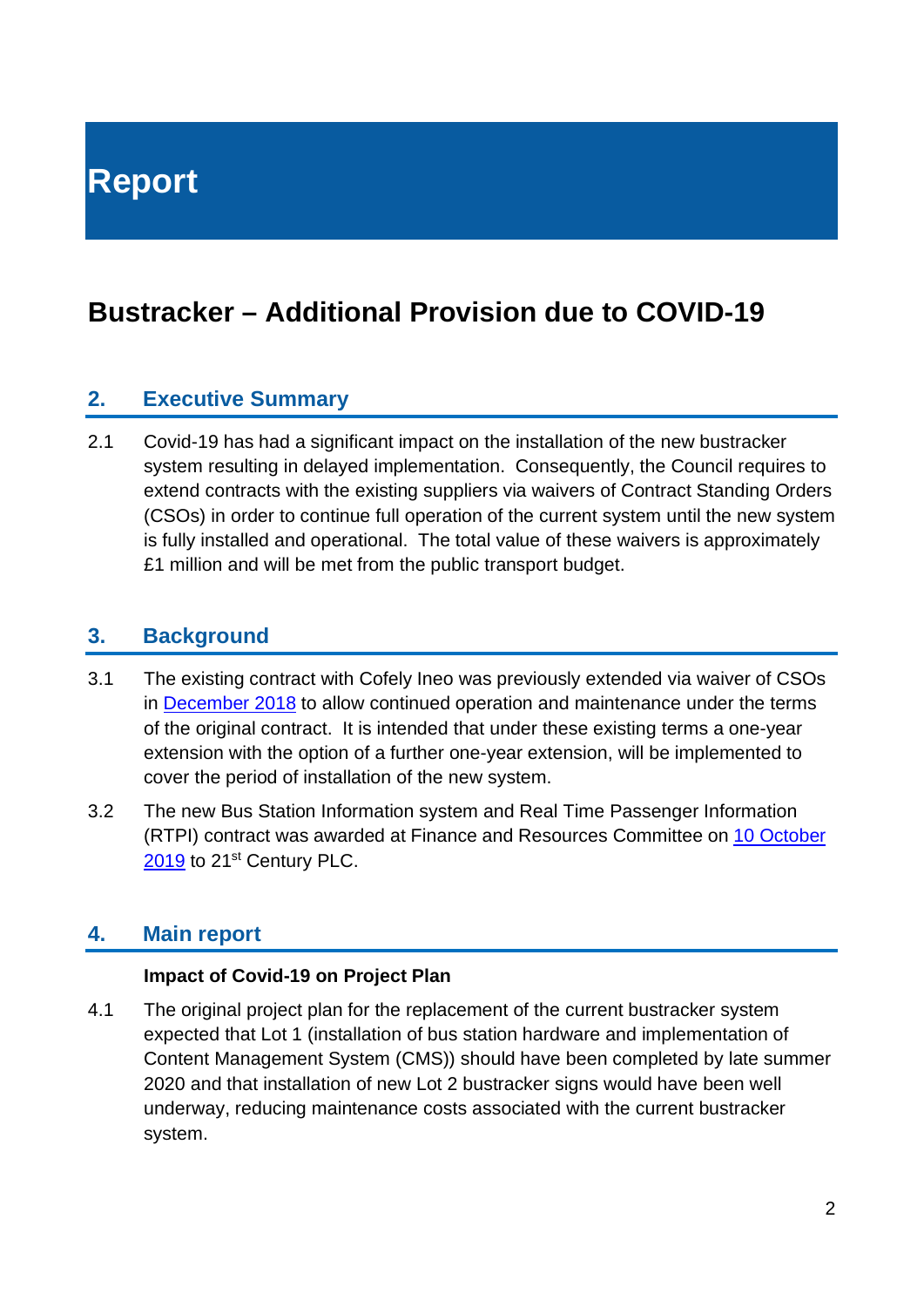- 4.2 The Covid-19 pandemic and associated restrictions have significantly impacted several key areas of this replacement project, notably, missing data from bus operators due to reduced services running, contractors prohibited from travelling to site and virtual Factory Acceptance Testing, all of which have caused the delay to timescales. The timescales for delivery of the new system remain fluid and are directly connected to the lifting of restrictions associated with the pandemic.
- 4.3 Therefore, the current system will have to remain operational until the new system can be installed. With timescales for installation remaining fluid at present due to Covid-19 restrictions, it is proposed to continue the current maintenance for a further year, with the option of extending for one more additional year if required.

#### **Installation of the new system**

- 4.4 As part of the new system, all Lot 1 hardware, with the exception of an external digital information totem, has been installed within Edinburgh Bus Station and is currently undergoing testing.
- 4.5 Site Acceptance Testing requires all project members to be on site to test the functionality of both the new hardware and software. Council Officers, 21st Century PLC and their contractors Trapeze planned to complete this for Lot 1 by late summer 2020 however this was not possible due to Covid-19. This stage is required to be completed prior to the new system being taken over by the Council and for it to be fully operational.
- 4.6 The CMS will manage all information displayed on both the bus station and onstreet signs and will deliver real time information to bus users as well as onward travel information for tram and, if desired, train and flight information via new colour screens.
- 4.7 Lot 2 installations will not proceed until all testing has been completed and Lot 1 hardware and software is fully functional and operational.
- 4.8 Due to the delay in completing Site Acceptance Testing for Lot 1, the programme of Lot 2 installations is now planned to begin in Summer 2021.
- 4.9 Installation for Lot 2 is proposed to begin on the main corridor from the west of the city to the city centre as this would allow a return on multi-operator information, benefitting a large number of bus users.

#### **Current System**

- 4.10 The current system is based on two contractual agreements between:
	- 4.10.1 The City of Edinburgh Council and Cofely Ineo covering the supply and maintenance of the Bustracker system; and
	- 4.10.2 The City of Edinburgh Council and Lothian Buses covering the responsibilities of each partner regarding financial contributions, system administration operation and ongoing maintenance.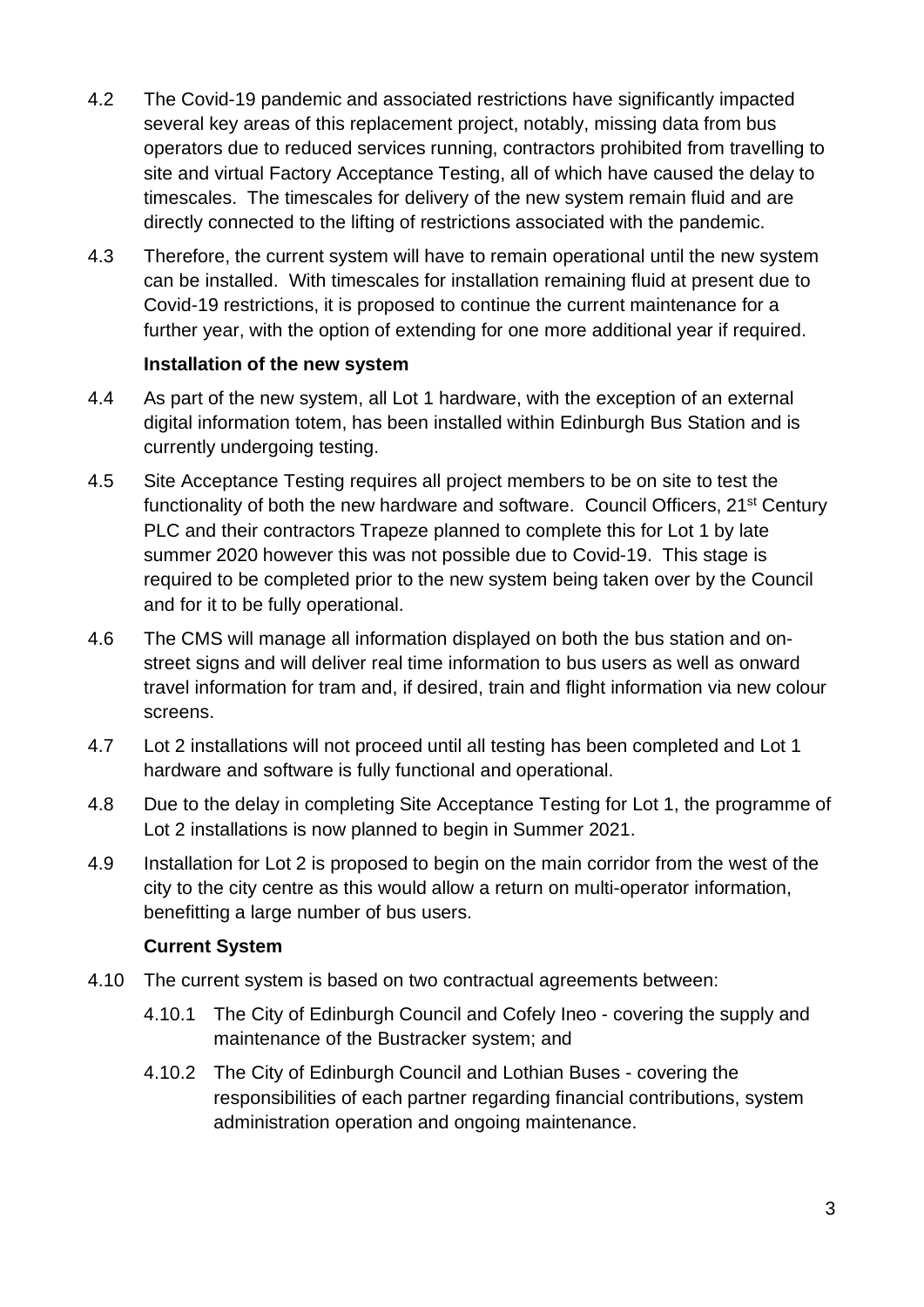- 4.11 The Bustracker system continues to be successfully delivered under the terms of the original contract. The project will continue to follow those principles in the new contract and the separate Agreement between the City of Edinburgh Council and Lothian Buses.
- 4.12 This approach has produced a successful AVL/RTPI system. Lothian Buses has made a significant contribution and have been and will continue to be consulted on any proposed changes to the maintenance regime.
- 4.13 Cofely Ineo continue to perform well, actively monitoring the system with a dedicated team. They frequently identify problems and resolve issues without the travelling public being aware. Any issues reported are dealt with swiftly and professionally.
- 4.14 As bustracker operates with radio communication, to retain the current system, contracts for radio site rental and licence fees must also be extended until the new system is fully operational. These contracts are with Bridge Radio, OFCOM and Arqiva.

## **5. Next Steps**

- 5.1 To minimise disruption to the end user, the existing system must continue to operate under the terms of the new contract until a new system is fully operational. The timescale for this is not fully defined at this stage.
- 5.2 If Committee approve the recommendations in this report, the existing contract will be extended for one year, with the option to extend for a further year if required.
- 5.3 For the installation of the new system:
	- 5.3.1 Site Acceptance Testing of Lot 1 hardware and software will take place when restrictions allow.
	- 5.3.2 Installation of Lot 2 hardware is currently programmed to begin in Summer 2021. This is estimated to take around 12-18 months to complete. Current maintenance costs will be reduced in line with number of replacement signs being installed per month.

### **6. Financial impact**

- 6.1 In preparing to recommend the above contract extension, indicative costs were collected from soft market testing exercises of suppliers able to supply the same or similar products. This shows that the contract with Cofely Ineo remains good value, consistent with competitive pricing within the market.
- 6.2 In addition, to reduce the cost to the Council, Cofely Ineo has agreed to freeze the FR/UK indexes and EUR/GBP exchange rate based on 1 January 2017 values.